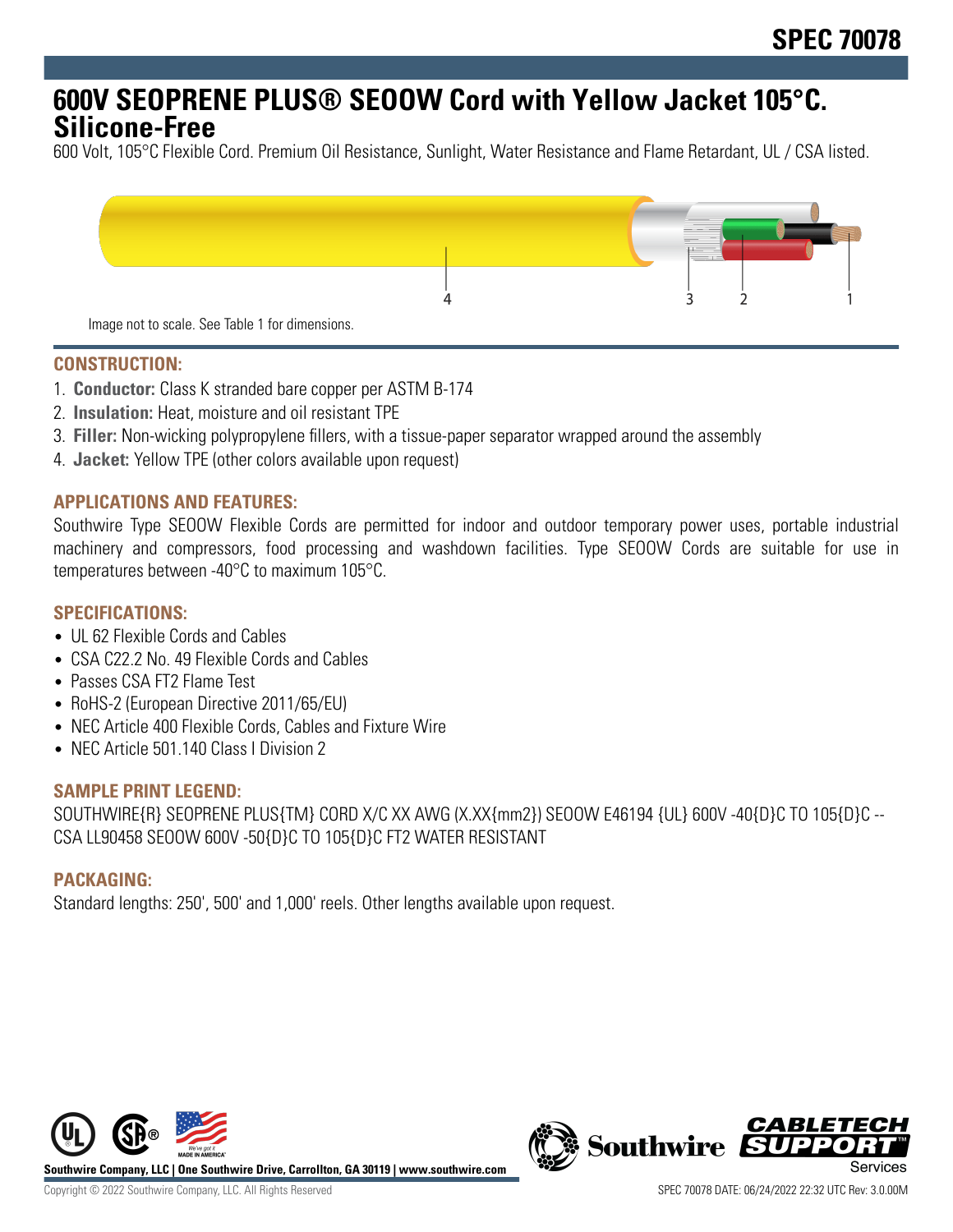# **Table 1 – Weights and Measurements**

|        |           |                |                |     | Stock Number Cond. Size Cond. Number Cond. Strands Insul. Thickness Jacket Thickness Approx. OD Approx. Weight Ampacity * DC Resistance |       |           |                |                  |
|--------|-----------|----------------|----------------|-----|-----------------------------------------------------------------------------------------------------------------------------------------|-------|-----------|----------------|------------------|
|        | AWG/Kcmil | Count          | $# \times$ AWG | mil | mil                                                                                                                                     | inch  | lb/1000ft | Amp            | $\Omega/1000$ ft |
| 655654 | 18        | $\mathcal{P}$  | 16/30          | 30  | 63                                                                                                                                      | 0.342 | 53        | 10             | 6.4              |
| 655662 | 18        | 3              | 16/30          | 30  | 65                                                                                                                                      | 0.362 | 64        | 10             | 6.4              |
| 598335 | 18        | $\overline{4}$ | 16/30          | 30  | 63                                                                                                                                      | 0.387 | 78        | $\overline{7}$ | 6.4              |
| 655688 | 16        | $\overline{2}$ | 26/30          | 30  | 60                                                                                                                                      | 0.367 | 63        | 13             | 4.12             |
| 655696 | 16        | $\mathbf{3}$   | 41/30          | 30  | 60                                                                                                                                      | 0.387 | 77        | 13             | 4.12             |
| 655704 | 16        | 4              | 26/30          | 30  | 60                                                                                                                                      | 0.415 | 91        | 10             | 4.12             |
| 672272 | 16        | 5              | 26/30          | 30  | 80                                                                                                                                      | 0.503 | 131       | 10             | 4.12             |
| 598336 | 14        | $\overline{2}$ | 41/30          | 45  | 80                                                                                                                                      | 0.497 | 113       | 18             | 2.64             |
| 655720 | 14        | 3              | 41/30          | 45  | 80                                                                                                                                      | 0.522 | 138       | 18             | 2.64             |
| 655738 | 14        | 4              | 41/30          | 45  | 80                                                                                                                                      | 0.565 | 164       | 15             | 2.64             |
| 655753 | 12        | 3              | 65/30          | 45  | 95                                                                                                                                      | 0.592 | 182       | 25             | 1.66             |
| 655746 | 12        | $\overline{2}$ | 65/30          | 45  | 95                                                                                                                                      | 0.642 | 151       | 25             | 1.66             |
| 655761 | 12        | 4              | 65/30          | 45  | 95                                                                                                                                      | 0.642 | 224       | 20             | 1.66             |
| TBA    | 10        | $\overline{2}$ | 104/30         | 45  | 95                                                                                                                                      | 0.617 | 193       | 30             | 1.05             |
| 655787 | 10        | 3              | 104/30         | 45  | 95                                                                                                                                      | 0.652 | 237       | 30             | 1.05             |
| 655795 | 10        | 4              | 104/30         | 45  | 95                                                                                                                                      | 0.702 | 299       | 25             | 1.05             |

All dimensions are nominal and subject to normal manufacturing tolerances

◊ Cable marked with this symbol is a standard stock item

\* Ampacities are based on TABLE 400.5(A)of the 2014 National Electrical Code and CEC Table 12.

# **Table 2 – Weights and Measurements (Metric)**

|        |           |                |                |      | Stock Number Cond. Size Cond. Number Cond. Strands Insul. Thickness Jacket Thickness Approx. OD Approx. Weight Ampacity * DC Resistance |       |       |                |              |
|--------|-----------|----------------|----------------|------|-----------------------------------------------------------------------------------------------------------------------------------------|-------|-------|----------------|--------------|
|        | AWG/Kcmil | Count          | $# \times$ AWG | mm   | mm                                                                                                                                      | mm    | kg/km | Amp            | $\Omega$ /km |
| 655654 | 18        | 2              | 16/30          | 0.76 | 1.60                                                                                                                                    | 8.69  | 79    | 10             | 21.00        |
| 655662 | 18        | 3              | 16/30          | 0.76 | 1.65                                                                                                                                    | 9.19  | 95    | 10             | 21.00        |
| 598335 | 18        | 4              | 16/30          | 0.76 | 1.60                                                                                                                                    | 9.83  | 116   | $\overline{7}$ | 21.00        |
| 655688 | 16        | $\mathbf{2}$   | 26/30          | 0.76 | 1.52                                                                                                                                    | 9.32  | 94    | 13             | 13.52        |
| 655696 | 16        | 3              | 41/30          | 0.76 | 1.52                                                                                                                                    | 9.83  | 115   | 13             | 13.52        |
| 655704 | 16        | 4              | 26/30          | 0.76 | 1.52                                                                                                                                    | 10.54 | 135   | 10             | 13.52        |
| 672272 | 16        | 5              | 26/30          | 0.76 | 2.03                                                                                                                                    | 12.78 | 195   | 10             | 13.52        |
| 598336 | 14        | 2              | 41/30          | 1.14 | 2.03                                                                                                                                    | 12.62 | 168   | 18             | 8.66         |
| 655720 | 14        | 3              | 41/30          | 1.14 | 2.03                                                                                                                                    | 13.26 | 205   | 18             | 8.66         |
| 655738 | 14        | 4              | 41/30          | 1.14 | 2.03                                                                                                                                    | 14.35 | 244   | 15             | 8.66         |
| 655753 | 12        | 3              | 65/30          | 1.14 | 2.41                                                                                                                                    | 15.04 | 271   | 25             | 5.45         |
| 655746 | 12        | $\overline{2}$ | 65/30          | 1.14 | 2.41                                                                                                                                    | 16.31 | 225   | 25             | 5.45         |
| 655761 | 12        | 4              | 65/30          | 1.14 | 2.41                                                                                                                                    | 16.31 | 333   | 20             | 5.45         |
| TBA    | 10        | 2              | 104/30         | 1.14 | 2.41                                                                                                                                    | 15.67 | 287   | 30             | 3.44         |
| 655787 | 10        | 3              | 104/30         | 1.14 | 2.41                                                                                                                                    | 16.56 | 353   | 30             | 3.44         |
| 655795 | 10        | 4              | 104/30         | 1.14 | 2.41                                                                                                                                    | 17.83 | 445   | 25             | 3.44         |



**CABLETECH**